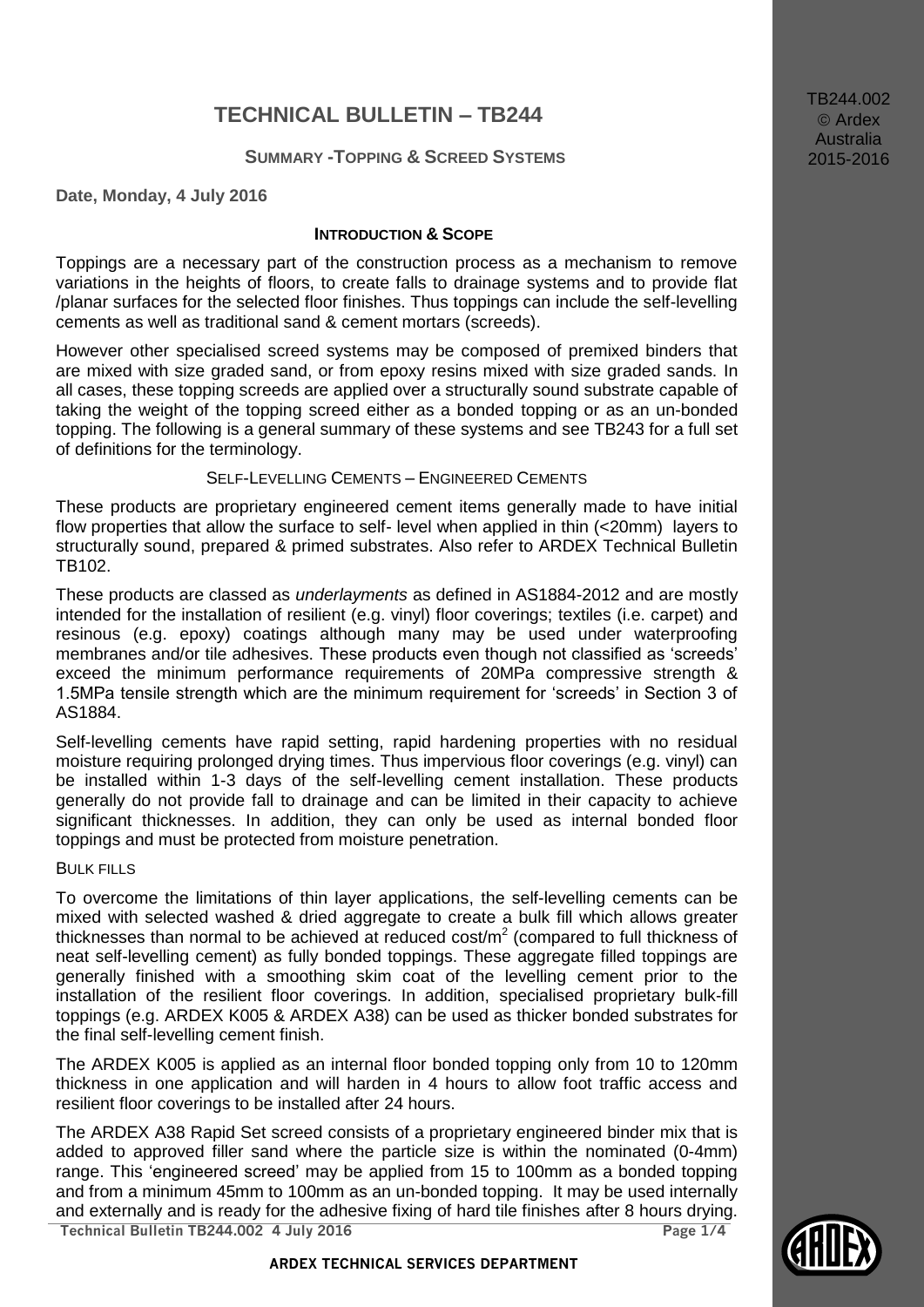Internally, the ARDEX A38 will be ready for applications of ARDEX levelling cements (e.g. ARDEX Pandomo) after 24 hours drying and resilient floor coverings or waterproofing membranes after 72 hours drying. In addition, this topping may be used with floor heating systems, both electrical wire types and hot water piping systems. (Consult ARDEX for these applications.)

# MORTAR TOPPINGS - SCREEDS

Traditional toppings are sand & cement mortars normally used under hard tile finishes and classed as 'screeds' (the verb 'screeding' refers to the practice of using a long bar to even out the surface). Typically these are a blend of 3 or 4 volumes of sand to 1 volume of cement mixed with gauging water to achieve a workable mortar that can be screeded to falls as required. AS3958 recommends a minimum thickness of 15mm for a bonded topping.

A modified version of this traditional screed is the 'Granolithic screed' which used sandgravel in the 0-4mm range as the aggregate filler, and which achieve better matrix packing with consequent better strength potential. ARDEX A38 can be considered analogous to this type of topping with the difference that it uses a high performance engineered cement binder.

The gauging water may be improved by the addition of liquid polymer additives such as the Ardex Abacrete or Ardex WPM405. These additives reduce the amount of liquid to be included in the mortar to achieve sufficient workability of the mortar for screeding while increasing the cohesive (internal) strength of the hardened screed mortar. Bonded mortar toppings are best applied as wet mortar over a wet bonding slurry composed of the liquid additive mixed with cement.

The performance of these screed mortars is generally less than that of the self-levelling cements with screeds displaying lower compressive and tensile bond strength and longer drying times. Thus they are best suited for the installation of hard floor finishes such as ceramic/porcelain and/or natural stone tiles as drying of the topping can contain by moisture evaporation through the porous grout lines. Resilient floor coverings may experience the development of "ruts" in the floor due to crushing of the screed under heavy concentrated loads and/or bubbling /blistering /discolouration of the floor covering due to excess moisture from the screed that had not fully dried prior to the installation of the floor covering.

The minimum performance requirements of AS1884-2012 therefore excludes these sand/cement screed toppings under resilient (e.g. vinyl) floor coverings as they rarely achieve the required performance requirements.

# RESIN BASED SCREEDS

Specialised high strength topping screeds can also be made using washed and dried selected size sand mixed with epoxy resins such as the ARDEX Abapoxy (the resin only made by mixing Parts A+B, and no Part C filler).

Typically the epoxy resin will be a 100% solids epoxy that eliminates the need for hydraulic cement in the mortar mix. The washed & dried sand size range is in the order of 0 - 2.0mm overall that allows closest packing of the particles for maximum strength.

The epoxy resin is a two part liquid system that is initially mixed to achieve a uniform colour prior to the addition of the sand fillers. The mixed epoxy comprises approximately 10% of the screed volume and is thoroughly mixed to ensure all sand particles are coated with the liquid epoxy. The substrate is coated with a bond coat of the mixed epoxy and the epoxy mortar mix is placed over the wet bond coat and screeded to falls levels as required.

The epoxy screed is used where high strength is required as soon as possible to minimise downtime. Epoxy screeds such as this have been used to install paving cobbles by the wet bed method in driveways leading to loading docks. Epoxy screeds will harden

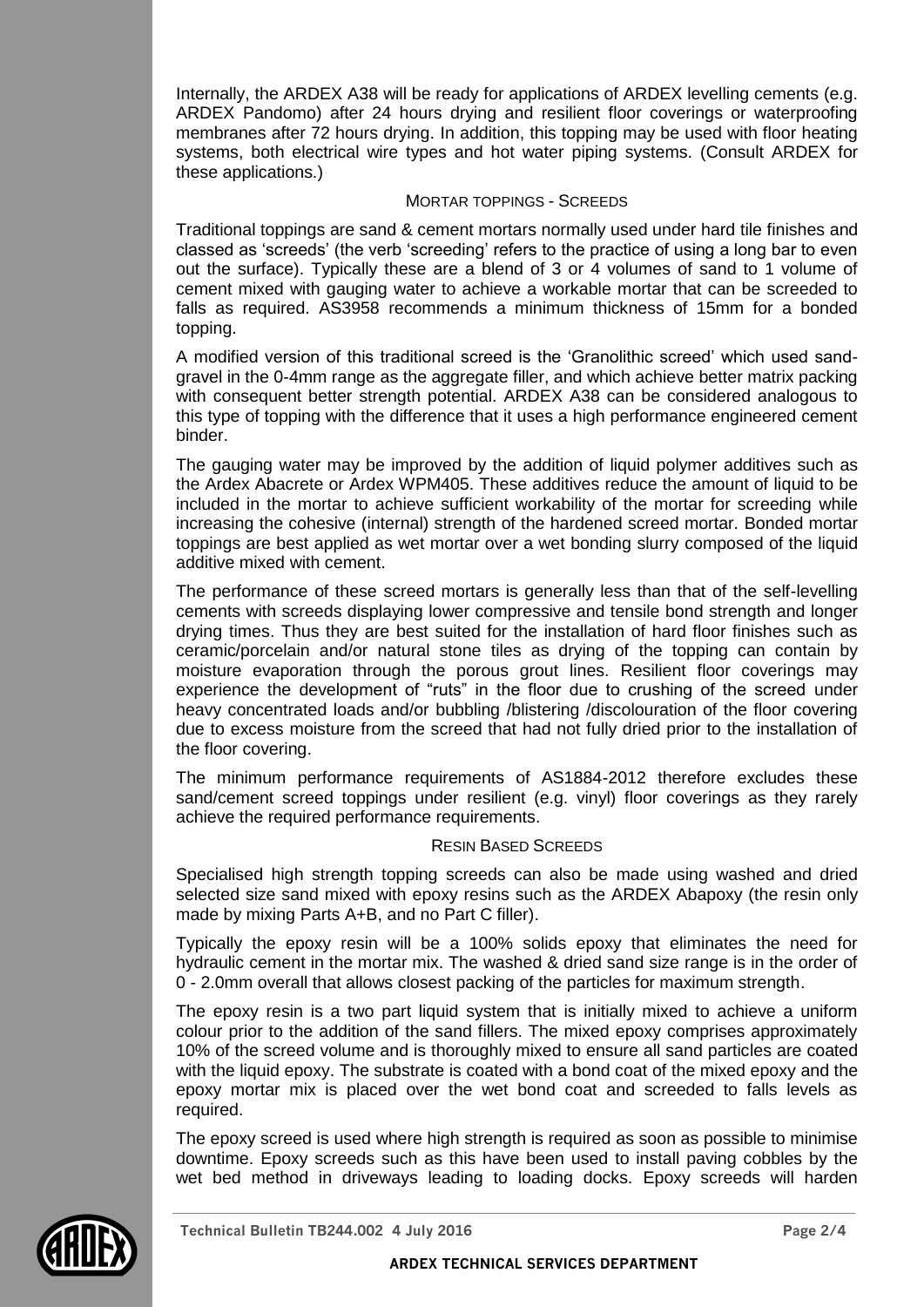overnight and can be made accessible for foot traffic after 24 hours while vehicular traffic can travel across the screed after a minimum of 7 days.

While these are high strength screeds, the epoxy is not UV stable and may discolour in sunlight. They are of limited use as they are *not* compatible with levelling cements and/or tile adhesive generally because of bonding problems, and are not recommended as a substrate for most types of floor finishes due to their finish and issues with the flooring adhesives.

# BONDED VERSUS UN-BONDED SCREEDS

**Bonded** topping installations based around screeds are the most common as this allows the minimum thickness (15mm) to be applied thus limiting the weight load on the structure. The substrate is generally concrete although it may be an applied membrane system over a concrete that is compatible with cement based toppings.

Note: Self-levelling cements are not suitable for application over waterproofing membranes although they may be applied to prepared substrates as bonded toppings and subsequently protected by an applied membrane. Thus the sand-cement or granolithic (bonded or un-bonded) screeds and the ARDEX A38 (**un-bonded only**) toppings are the only approved systems applicable over a liquid applied *waterproofing* membrane. Bonded screeds, but not A38, can only be used over fleece faced sheet membranes such as ARDEX WPM750 or WPM1000.

**Un-bonded** topping screeds are not bonded to the substrate thus act to isolate the topping screed from substrates that may be contaminated, cracked or constructed with movement joints that would be unacceptable in the new floor coverings. Because they are un-bonded, they also have to be self-supporting.

This generally means sand/cement toppings will include welded wire mesh reinforcement and have a minimum thickness of 40mm. However specialist toppings such as the ARDEX A38 can be applied at a minimum 45mm thickness and does not require additional reinforcement although it is limited to approx., 40sqm panel/bay size so large areas will require several panels/bays to be placed.

Un-bonded toppings are placed over a slip sheet (e.g. double layer plastic sheet, ~300micron thick each layer) with the top layer of plastic placed at right angles across the base layer.

Regardless of whether or not the screed is bonded or un-bonded, the screed must be compacted to ensure close packing and maximum strength development. Self-levelling toppings are applied as a liquid mortar thus can be left to settle without further compaction. However sand/cement topping mortar and the ARDEX A38 Rapid set screed must be compacted during installation, especially when the topping thickness exceeds 40mm.

# SELF-DRAINING TOPPING SCREEDS

External paving installations frequently show excessive efflorescence as moisture falling onto the paving seeps through into the bedding until the weather conditions improve and evaporation can occur. The moisture dissolves the soluble compounds in cement based toppings which then migrates up to the surface as the moisture is drawn up to evaporate. The development of self-draining bedding screeds is a solution where the moisture is able to continue to drain out of the bedding system into drainage systems in the underlying structural substrate.

The ARDEX A38 Rapid Setting screed system can be used as a Self-Draining bonded topping screed when mixed with the ARDEX 2-5mm washed aggregate. The aggregate size does not provide the close packing normally associated with the A38 screed thus moisture can percolate down through the screed provided the screed is a minimum of 60mm thick. The perimeters of this topping screed must be formed up to prevent the edges of the screed breaking under load and it has a rough surface texture unsuitable for



 **ARDEX TECHNICAL SERVICES DEPARTMENT**